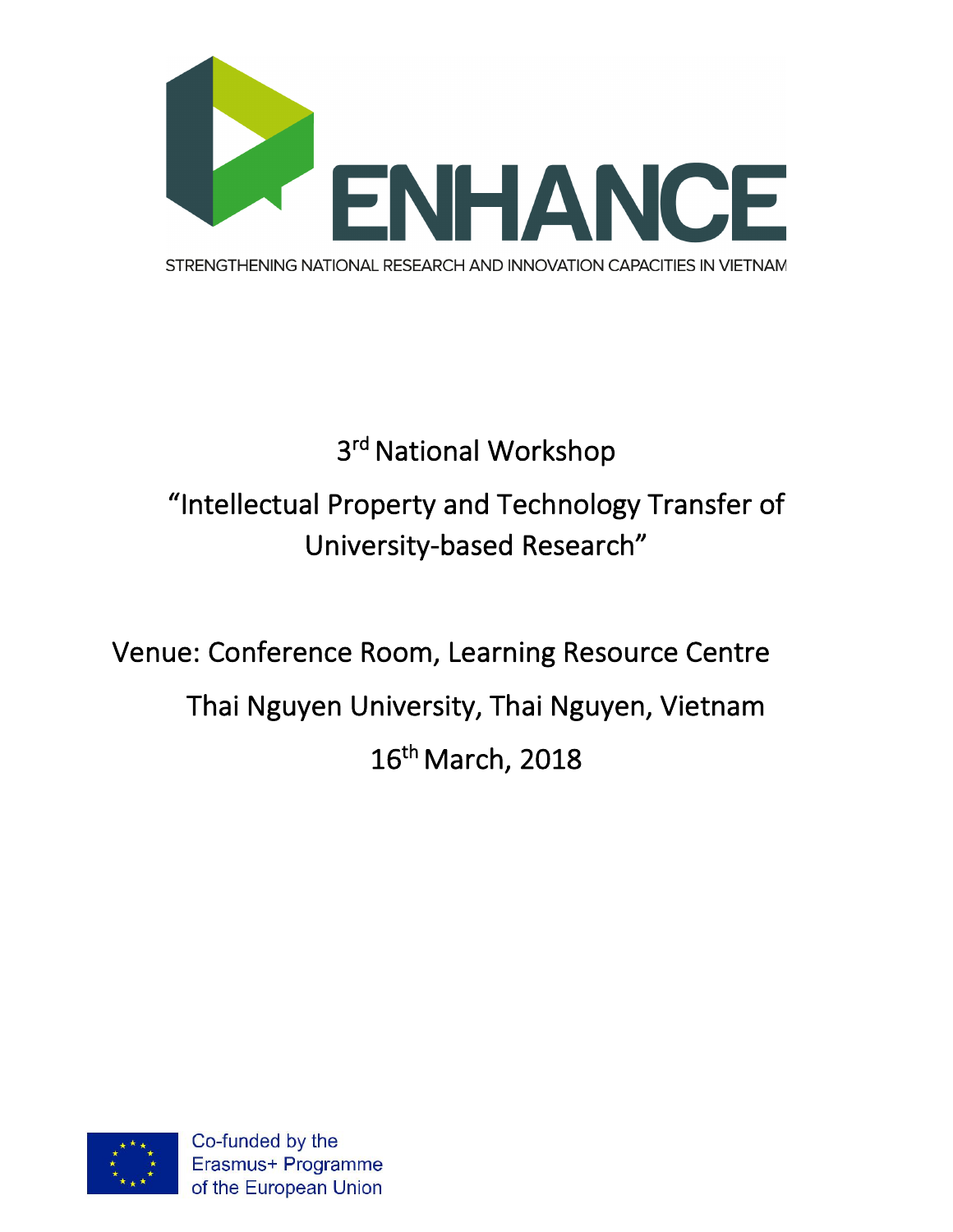

TARGET: The 3<sup>rd</sup> ENHANCE National Workshop will bring together managers, researchers and academics from partners and non-partners Higher Education Institutions (HEIs), Research Institutes, Science and Technology (S&T) authorities, representatives from the private sector and relevant stakeholders in Vietnam.

AIM: To boost the economic growth in Vietnam, the  $3<sup>rd</sup>$  National Workshop on "Intellectual Property and Technology Transfer of University-based Research" will be conducted to deliberate the possible approaches in transferring result of Universitybased research studies to industry and to discuss approaches for the identification of valuable practice of intellectual property. In this way, links and cooperation will be built up between university-based research groups and industry. The 3<sup>rd</sup> National workshop is also an appropriate time for the R&I Units at VIET HEIs to impart experiences in innovation technology to industry.

Specifically, the 3<sup>rd</sup> ENHANCE National Workshop will be conducted to foster a dialogue among participants regarding profitable and effective procedure of intellectual property tools and technology transfer from the university-based research groups to the society.

## EXPECTED RESULTS:

- Be familiar with the experiences on intellectual property and technology transfer from VIET and EU HEIs and private companies;
- Understand the process by which technology transfer flow from the research result workbench to business entities as offshoot industry ; and
- Relevant conclusions drafted after the National Workshop.